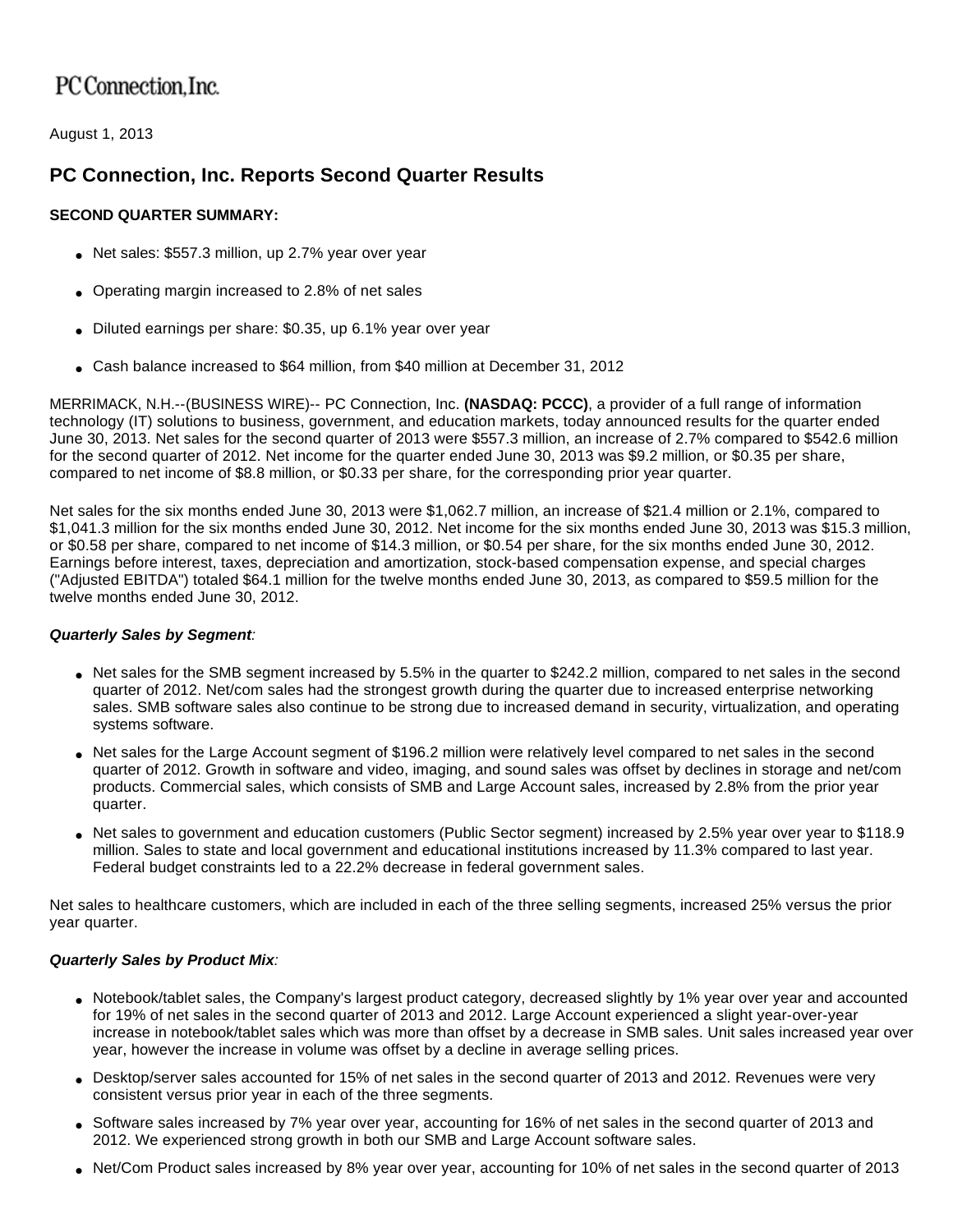and 2012. Strong growth in enterprise networking in the SMB segment contributed to the overall growth during the quarter.

Overall gross profit dollars increased by \$2.3 million, or 3.3%, in the second quarter of 2013, compared to the prior year quarter. Consolidated gross margin, as a percentage of net sales, increased to 13.3% in the second quarter of 2013 compared to 13.2% in the prior year quarter.

Total selling, general and administrative expenses increased in dollars year over year, but remained flat as a percentage of net sales at 10.5% for the second quarter of 2013 and 2012. We are continuing to invest in solution sales capabilities and expect SG&A expenses to rise accordingly as the year progresses; however, we are highly focused on improving efficiencies and streamlining wherever possible.

The Company generated significant positive cash flow in the first half of 2013. Total cash was \$64.2 million compared to \$39.9 million at December 31, 2012. Days sales outstanding were 39 days at June 30, 2013 compared to 41 days at June 30, 2012, and inventory turns increased to 30 turns in the second quarter of 2013 compared to 28 turns in the prior year quarter.

"I am pleased with our results this quarter. We increased revenues, gross margin, operating margin, and earnings per share in a challenging environment. We had solid performance in our healthcare vertical that increased by 25%. We continue to transform our business to provide higher value technology solutions that help our customers solve their business challenges," said Timothy McGrath, President and Chief Executive Officer. "We believe the strategies we have put in place will position us well to gain market share and enhance long-term shareholder value."

#### **Non-GAAP Financial Information**

Adjusted EBITDA, pro forma net income, and pro forma earnings per share are non-GAAP financial measures. This information is included to provide information with respect to the Company's operating performance and earnings. Reconciliations of Adjusted EBITDA, pro forma net income, and pro forma earnings per share to GAAP net income are provided in tables immediately following the Condensed Consolidated Statements of Income.

#### **About PC Connection, Inc.**

PC Connection, Inc., a Fortune 1000 company, has three sales companies: PC Connection Sales Corporation, MoreDirect, Inc., and GovConnection, Inc., headquartered in Merrimack, NH; Boca Raton, FL; and Rockville, MD; respectively. All three companies can deliver custom-configured computer systems overnight from our ISO 9001:2008 certified technical configuration lab at our distribution center in Wilmington, OH. Investors and media can find more information about PC Connection, Inc. at [http://ir.pcconnection.com](http://cts.businesswire.com/ct/CT?id=smartlink&url=http%3A%2F%2Fir.pcconnection.com&esheet=50682475&newsitemid=20130801006572&lan=en-US&anchor=http%3A%2F%2Fir.pcconnection.com&index=1&md5=78d9409e68f4b2af5228830e6bbc206b).

PC Connection Sales Corporation (800-800-5555), the original business of PC Connection, Inc. serving primarily the small- and medium-sized business sector, is a rapid-response provider of IT products and services. It offers more than 300,000 brandname products through its staff of technically trained sales account managers and telesales specialists, catalogs, publications, and its website at [www.pcconnection.com.](http://cts.businesswire.com/ct/CT?id=smartlink&url=http%3A%2F%2Fwww.pcconnection.com&esheet=50682475&newsitemid=20130801006572&lan=en-US&anchor=www.pcconnection.com&index=2&md5=364702f40b1822560200d92810e4653e) This company also serves consumer and small office users and is, under its MacConnection brand (800-800-2222), one of Apple's largest authorized online resellers at [www.macconnection.com](http://cts.businesswire.com/ct/CT?id=smartlink&url=http%3A%2F%2Fwww.macconnection.com&esheet=50682475&newsitemid=20130801006572&lan=en-US&anchor=www.macconnection.com&index=3&md5=488650f2233d006ee90a3c6a763541a6).

MoreDirect, Inc. (561-237-3300), [www.moredirect.com](http://cts.businesswire.com/ct/CT?id=smartlink&url=http%3A%2F%2Fwww.moredirect.com&esheet=50682475&newsitemid=20130801006572&lan=en-US&anchor=www.moredirect.com&index=4&md5=55bc2252bc81ec4b25b1ffd17883fd4b), provides corporate technology buyers with best-in-class IT solutions, indepth IT supply-chain expertise, and access to over 300,000 products and 1,600 vendors through TRAXX™, a cloudased eProcurement system. Backed by over 500 technical certifications, MoreDirect's team of engineers, software licensing specialists, and project managers help reduce the cost and complexity of buying hardware, software, and services throughout the entire IT lifecycle.

GovConnection, Inc. (800-800-0019) is a rapid-response provider of IT products and services to federal, state, and local government agencies and educational institutions through specialized account managers, catalogs, publications, and online at [www.govconnection.com](http://cts.businesswire.com/ct/CT?id=smartlink&url=http%3A%2F%2Fwww.govconnection.com&esheet=50682475&newsitemid=20130801006572&lan=en-US&anchor=www.govconnection.com&index=5&md5=385020441f931f174775d8cc95e77bcc).

pccc-g

# # #

"Safe Harbor" Statement Under the Private Securities Litigation Reform Act of 1995: This release contains forward-looking statements that are subject to risks and uncertainties, including, but not limited to, the impact of changes in market demand and the overall level of economic activity and environment, or in the level of business investment in information technology products, competitive products and pricing, product availability and market acceptance, new products, fluctuations in operating results, and the ability of the Company to manage personnel levels and other costs in response to fluctuations in revenue, and other risks that could cause actual results to differ materially from those detailed under the caption "Risk Factors" in the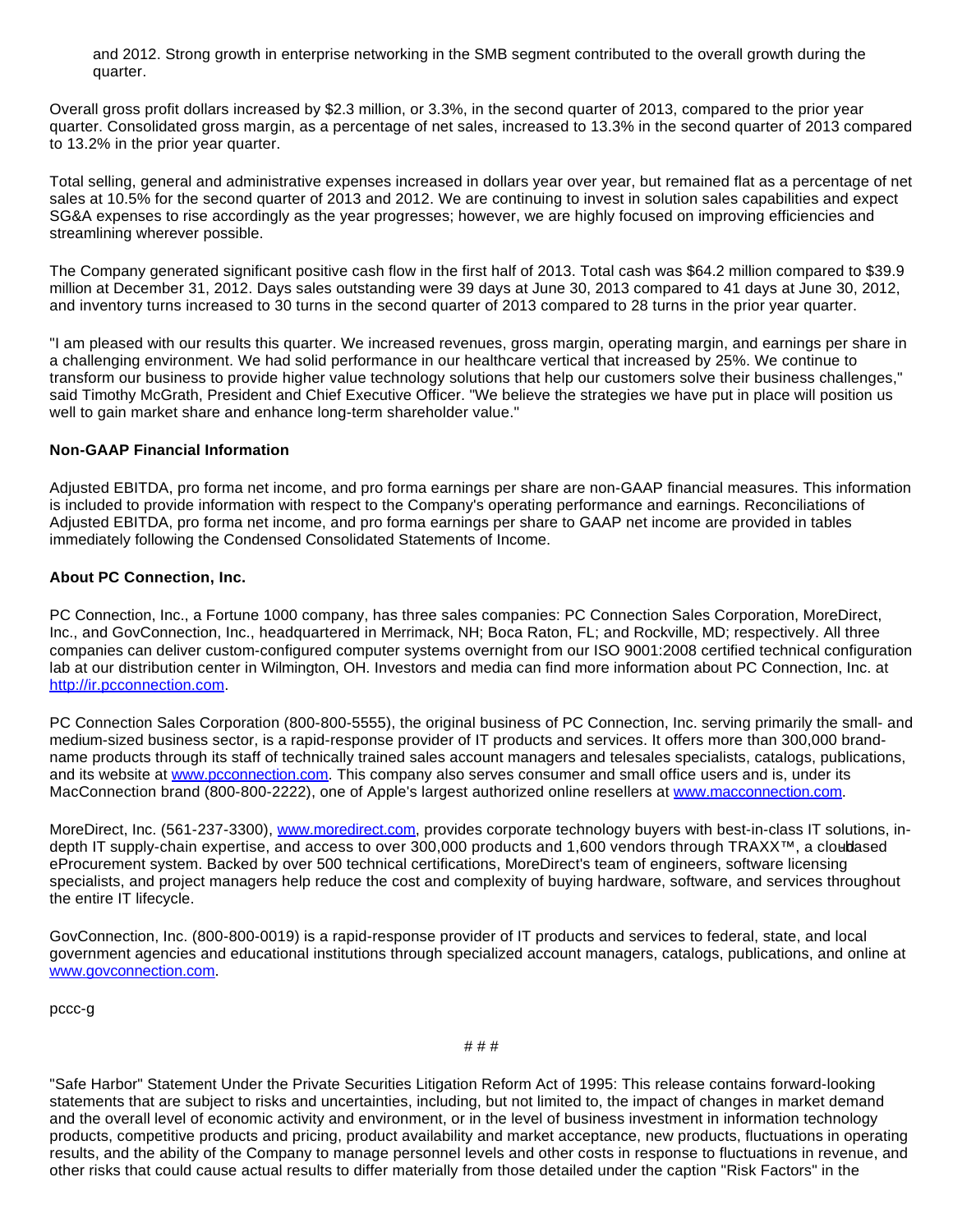Company's Annual Report on Form 10-K filed with the Securities and Exchange Commission for the year ended December 31, 2012. More specifically, the statements in this release concerning the Company's outlook for selling, general, and administrative expenses in 2013, the Company's anticipated product growth categories, and other statements of a nonhistorical basis (including statements regarding the Company's ability to grow revenues, improve gross margins, increase market share, and increase earnings per share) are forward-looking statements that involve certain risks and uncertainties. Such risks and uncertainties include the ability to realize market demand for and competitive pricing pressures on the products and services marketed by the Company, the continued acceptance of the Company's distribution channel by vendors and customers, continuation of key vendor and customer relationships and support programs, the ability of the Company to gain or maintain market share, and the ability of the Company to hire and retain qualified sales representatives and other essential personnel. The Company disclaims any obligation to update the information in this press release or revise any forward-looking statements, whether as a result of any new information, future events, or otherwise.

| <b>CONSOLIDATED SELECTED FINANCIAL INFORMATION</b>                                         |              |                            |              |                            |                |
|--------------------------------------------------------------------------------------------|--------------|----------------------------|--------------|----------------------------|----------------|
| At or for the Three Months Ended June 30,                                                  | 2013         |                            | 2012         |                            |                |
| (Amounts and shares in thousands, except operating data,<br>P/E ratio, and per share data) |              | $%$ of<br><b>Net Sales</b> |              | $%$ of<br><b>Net Sales</b> | $\%$<br>Change |
| <b>Operating Data:</b>                                                                     |              |                            |              |                            |                |
| Net sales                                                                                  | \$557,287    |                            | \$542,569    |                            | 3%             |
| Diluted earnings per share                                                                 | \$<br>0.35   |                            | \$<br>0.33   |                            | 6%             |
| Gross margin                                                                               | 13.3%        |                            | 13.2%        |                            |                |
| Operating margin                                                                           | 2.8%         |                            | 2.7%         |                            |                |
| Return on equity (1)                                                                       | 11.2%        |                            | 11.3%        |                            |                |
| Inventory turns                                                                            | 30           |                            | 28           |                            |                |
| Days sales outstanding                                                                     | 39           |                            | 41           |                            |                |
| <b>Product Mix:</b>                                                                        |              |                            |              |                            |                |
| Notebook/Tablet                                                                            | \$104,415    | 19%                        | \$105,342    | 19%                        | (1%)           |
| Software                                                                                   | 90,629       | 16                         | 84,839       | 16                         | 7%             |
| Desktop/Server                                                                             | 82,532       | 15                         | 82,424       | 15                         |                |
| Net/Com Product                                                                            | 56,728       | 10                         | 52,361       | 10                         | 8%             |
| Video, Imaging and Sound                                                                   | 49,950       | 9                          | 49,764       | 9                          |                |
| <b>Printer and Printer Supplies</b>                                                        | 36,826       | 7                          | 37,143       | 7                          | $(1\%)$        |
| Storage                                                                                    | 36,085       | 6                          | 38,659       | $\boldsymbol{7}$           | (7%)           |
| Memory and System Enhancement                                                              | 16,810       | 3                          | 14,985       | 3                          | 12%            |
| Accessory/Services/Other                                                                   | 83,312       | 15                         | 77,052       | 14                         | 8%             |
| <b>Total Net Sales</b>                                                                     | \$557,287    | 100%                       | \$542,569    | 100%                       | 3%             |
| <b>Stock Performance Indicators:</b>                                                       |              |                            |              |                            |                |
| Actual shares outstanding                                                                  | 26,112       |                            | 26,352       |                            |                |
| Total book value per share                                                                 | \$<br>11.83  |                            | 10.92<br>\$  |                            |                |
| Tangible book value per share                                                              | \$<br>9.74   |                            | \$<br>8.80   |                            |                |
| Closing price                                                                              | \$<br>15.45  |                            | \$<br>10.62  |                            |                |
| Market capitalization                                                                      | \$403,430    |                            | \$279,858    |                            |                |
| Pro forma trailing price/earnings ratio                                                    | 12.1         |                            | 8.9          |                            |                |
| LTM Adjusted EBITDA <sup>(2)</sup>                                                         | 64,073<br>\$ |                            | \$<br>59,498 |                            |                |
| Adjusted market capitalization/LTM Adjusted EBITDA <sup>(3)</sup>                          | 5.3          |                            | 3.6          |                            |                |

(1) Based on last twelve months' net income.

(2) Adjusted EBITDA is defined as EBITDA (earnings before interest, taxes, depreciation and amortization) adjusted for stockbased compensation and special charges.

(3) Adjusted market capitalization is defined as gross market capitalization less cash balance.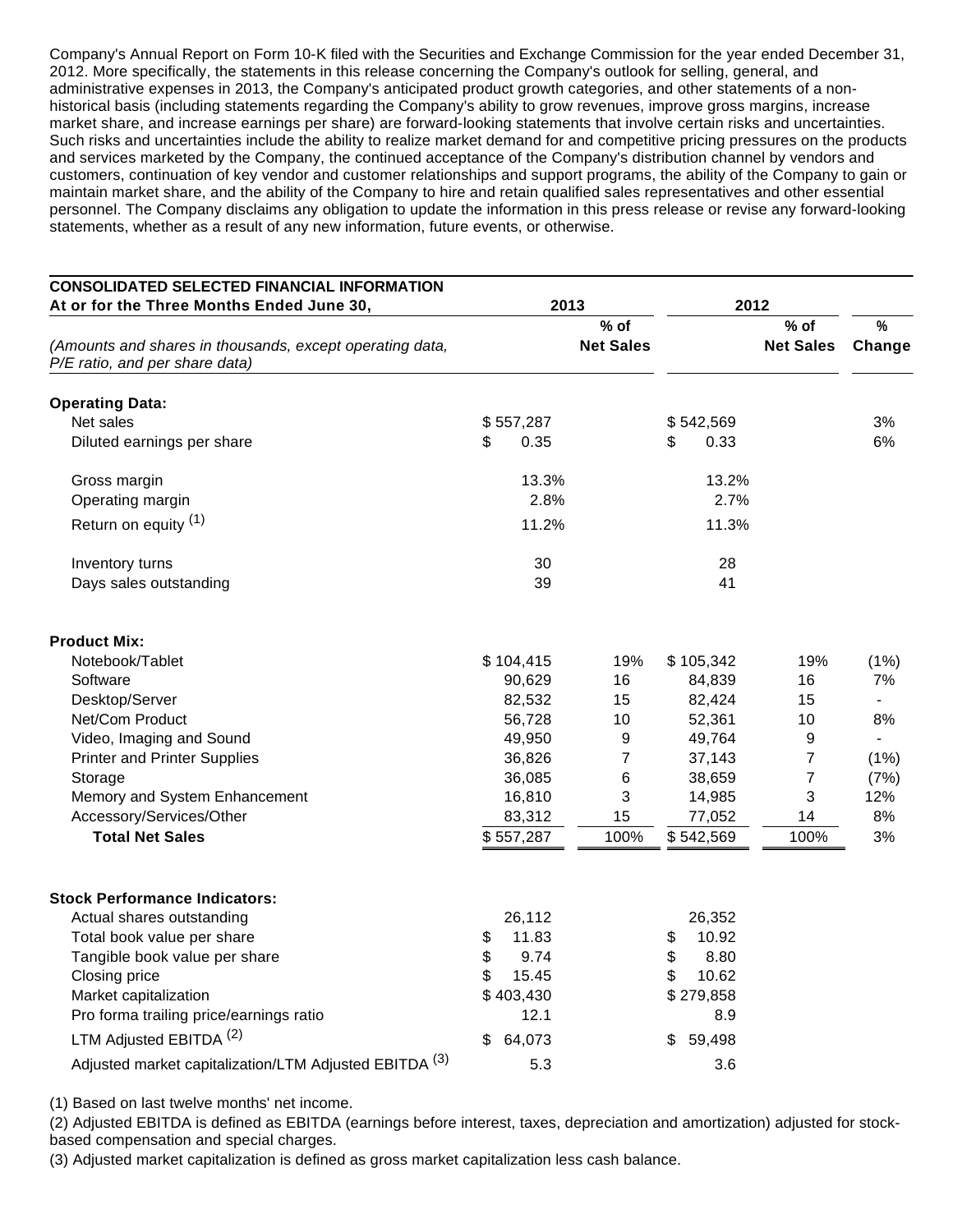| <b>REVENUE AND MARGIN INFORMATION</b> |              |        |              |               |
|---------------------------------------|--------------|--------|--------------|---------------|
| For the Three Months Ended June 30,   |              | 2013   |              |               |
|                                       | <b>Net</b>   | Gross  | <b>Net</b>   | <b>Gross</b>  |
| (amounts in thousands)                | <b>Sales</b> | Margin | <b>Sales</b> | <b>Margin</b> |
| <b>SMB</b>                            | \$242,194    | 15.8%  | \$229,619    | 15.5%         |
| Large Account                         | 196.152      | 11.2   | 196.947      | 11.6          |
| <b>Public Sector</b>                  | 118,941      | 11.5   | 116,003      | 11.3          |
| Total                                 | \$557,287    | 13.3%  | \$542,569    | 13.2%         |

| <b>CONDENSED CONSOLIDATED STATEMENTS OF INCOME</b>    |               |                |                |                |  |  |  |
|-------------------------------------------------------|---------------|----------------|----------------|----------------|--|--|--|
| Three Months Ended June 30,                           |               | 2013           | 2012           |                |  |  |  |
| (amounts in thousands, except per share data)         | Amount        | % of Net Sales | <b>Amount</b>  | % of Net Sales |  |  |  |
| Net sales                                             | 557,287<br>\$ | 100.0%         | 542,569<br>\$. | 100.0%         |  |  |  |
| Cost of sales                                         | 483,371       | 86.7           | 470,998        | 86.8           |  |  |  |
| <b>Gross profit</b>                                   | 73,916        | 13.3           | 71,571         | 13.2           |  |  |  |
| Selling, general and administrative expenses          | 58,533        | 10.5           | 56,903         | 10.5           |  |  |  |
| Income from operations                                | 15,383        | 2.8            | 14,668         | 2.7            |  |  |  |
| Interest/other expense, net                           | (46)          |                | (93)           |                |  |  |  |
| Income tax provision                                  | (6, 183)      | (1.2)          | (5,749)        | (1.1)          |  |  |  |
| <b>Net income</b>                                     | \$.<br>9,154  | 1.6%           | \$<br>8,826    | 1.6%           |  |  |  |
| Earnings per common share:                            |               |                |                |                |  |  |  |
| <b>Basic</b>                                          | 0.35          |                | 0.33           |                |  |  |  |
| <b>Diluted</b>                                        | 0.35          |                | 0.33           |                |  |  |  |
| Shares used in the computation of earnings per share: |               |                |                |                |  |  |  |
| Basic                                                 | 26,127        |                | 26,403         |                |  |  |  |
| <b>Diluted</b>                                        | 26,379        |                | 26,519         |                |  |  |  |

| <b>CONDENSED CONSOLIDATED STATEMENTS OF INCOME</b><br>Six Months Ended June 30, |             | 2013           |               | 2012           |
|---------------------------------------------------------------------------------|-------------|----------------|---------------|----------------|
| (amounts in thousands, except per share data)                                   | Amount      | % of Net Sales | <b>Amount</b> | % of Net Sales |
| Net sales                                                                       | \$1,062,710 | 100.0%         | \$1,041,332   | 100.0%         |
| Cost of sales                                                                   | 921,956     | 86.8           | 903,150       | 86.7           |
| Gross profit                                                                    | 140,754     | 13.2           | 138.182       | 13.3           |
| Selling, general and administrative expenses                                    | 115,246     | 10.8           | 113.353       | 10.9           |
| Special charges                                                                 |             |                | 1,135         | 0.1            |
| Income from operations                                                          | 25,508      | 2.4            | 23,694        | 2.3            |
| Interest/other expense, net                                                     | (96)        |                | (47)          |                |
| Income tax provision                                                            | (10,160)    | (1.0)          | (9,346)       | (0.9)          |
| Net income                                                                      | 15,252      | 1.4%           | \$.<br>14,301 | 1.4%           |

Earnings per common share: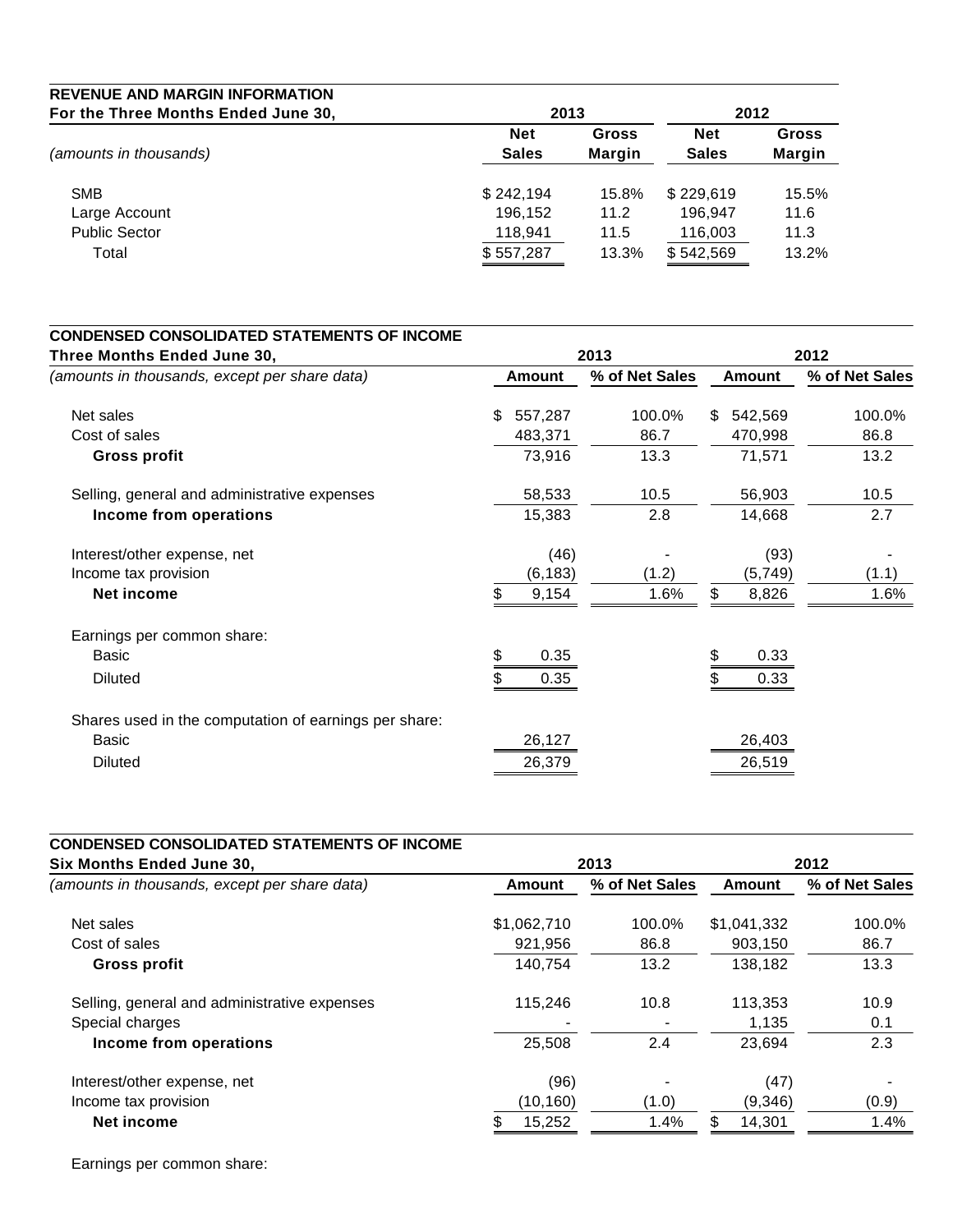| ۰D | 0.59 |                  | \$<br>0.54 |
|----|------|------------------|------------|
|    | 0.58 |                  | \$<br>0.54 |
|    |      |                  |            |
|    |      |                  | 26.421     |
|    |      |                  | 26,554     |
|    |      | 26,063<br>26,329 |            |

| 2013         |     | 2012   |
|--------------|-----|--------|
|              |     |        |
| \$<br>15,252 |     | 14.301 |
|              |     | 681    |
| 15,252       |     | 14,982 |
| 0.58         | \$. | 0.56   |
|              |     |        |

#### **EBITDA AND ADJUSTED EBITDA**

A reconciliation of EBITDA and Adjusted EBITDA is detailed below. EBITDA is defined as earnings before interest, taxes, depreciation, and amortization. Adjusted EBITDA means EBITDA adjusted for certain items which are described in the table below. Both EBITDA and Adjusted EBITDA are considered non-GAAP financial measures. Generally, a non-GAAP financial measure is a numerical measure of a company's performance, financial position, or cash flows that either excludes or includes amounts that are not normally included or excluded in the most directly comparable measure calculated and presented in accordance with GAAP. We believe that EBITDA and Adjusted EBITDA provide helpful information with respect to our operating performance including our ability to fund our future capital expenditures and working capital requirements. Adjusted EBITDA also provides helpful information as it is the primary measure used in certain financial covenants contained in our credit agreements.

| (amounts in thousands)      |   |        |   |        | <b>Three Months Ended June 30,</b> | LTM Ended June 30, <sup>(1)</sup> |        |    |        |          |
|-----------------------------|---|--------|---|--------|------------------------------------|-----------------------------------|--------|----|--------|----------|
|                             |   | 2013   |   | 2012   | % Change                           |                                   | 2013   |    | 2012   | % Change |
| Net income                  | S | 9,154  | S | 8,826  |                                    |                                   | 34,022 | \$ | 31,114 |          |
| Depreciation and            |   |        |   |        |                                    |                                   |        |    |        |          |
| amortization                |   | 1.709  |   | 1,623  |                                    |                                   | 7.050  |    | 6,243  |          |
| Income tax expense          |   | 6,183  |   | 5,749  |                                    |                                   | 22,250 |    | 20,049 |          |
| Interest/other expense, net |   | 46     |   | 93     |                                    |                                   | 174    |    | 196    |          |
| <b>EBITDA</b>               |   | 17,092 |   | 16.291 |                                    |                                   | 63.496 |    | 57,602 |          |
| Stock-based                 |   |        |   |        |                                    |                                   |        |    |        |          |
| compensation                |   | 153    |   | 172    |                                    |                                   | 577    |    | 1,603  |          |
| Other special charges       |   |        |   |        |                                    |                                   |        |    | 293    |          |
| <b>Adjusted EBITDA</b>      |   | 17,245 |   | 16,463 | 5%                                 |                                   | 64,073 |    | 59,498 | 8%       |

(1) LTM: Last twelve months

|                                              |     | <b>June 30.</b> | December 31, |
|----------------------------------------------|-----|-----------------|--------------|
| <b>CONDENSED CONSOLIDATED BALANCE SHEETS</b> |     | 2013            | 2012         |
| (amounts in thousands)                       |     |                 |              |
| <b>ASSETS</b>                                |     |                 |              |
| <b>Current Assets:</b>                       |     |                 |              |
| Cash and cash equivalents                    | \$. | 64.219          | 39.907       |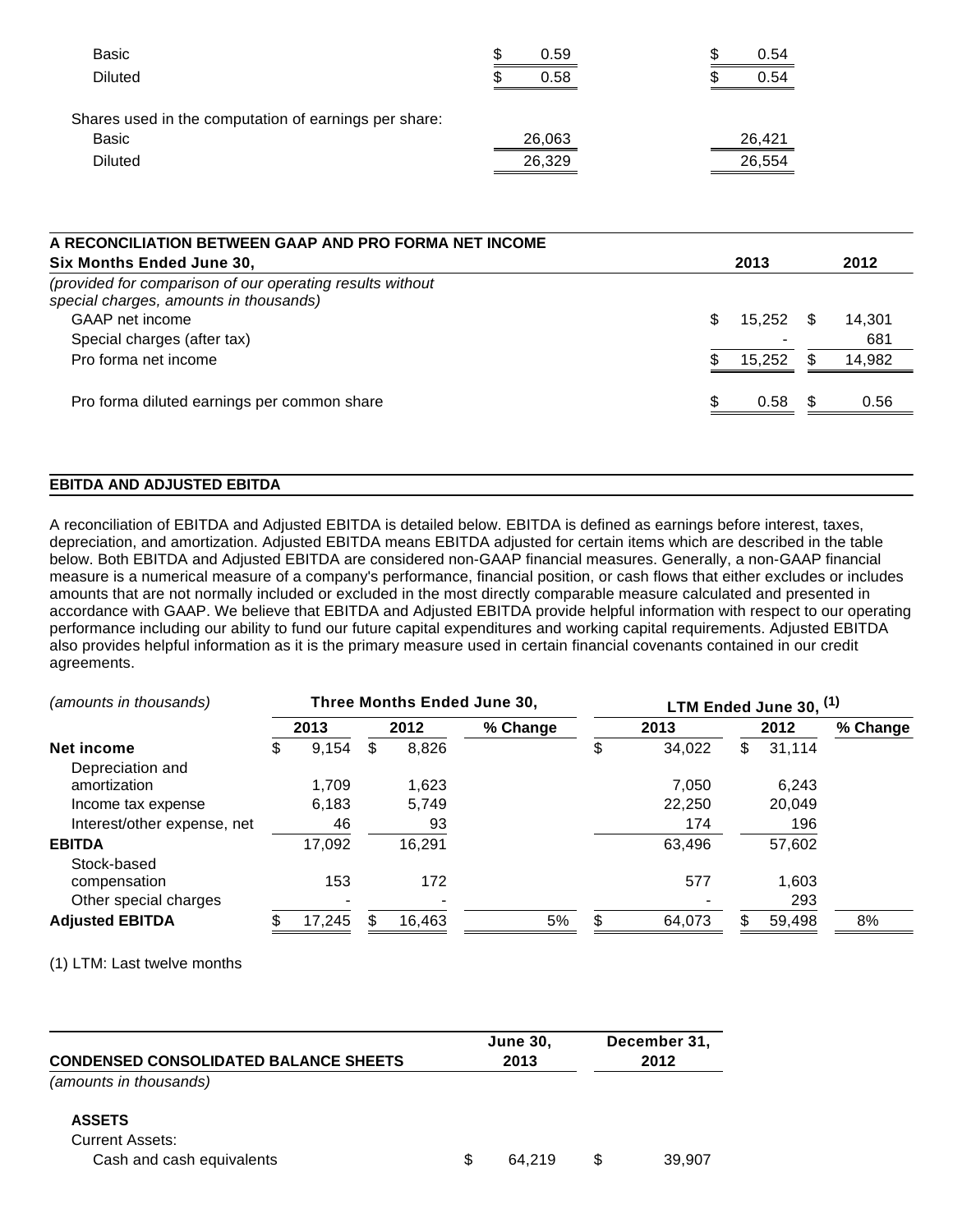| Accounts receivable, net                                       | 256,133       | 267,310       |
|----------------------------------------------------------------|---------------|---------------|
| Inventories                                                    | 77,135        | 69,637        |
| Prepaid expenses and other current assets                      | 4,577         | 3,934         |
| Deferred income taxes                                          | 5,250         | 5,250         |
| Income taxes receivable                                        | 451           | 434           |
| <b>Total current assets</b>                                    | 407,765       | 386,472       |
| Property and equipment, net                                    | 27,369        | 26,104        |
| Goodwill                                                       | 51,276        | 51,276        |
| Other intangibles, net                                         | 3,305         | 3,757         |
| Other assets                                                   | 701           | 714           |
| <b>Total Assets</b>                                            | \$<br>490,416 | \$<br>468,323 |
| <b>LIABILITIES AND STOCKHOLDERS' EQUITY</b>                    |               |               |
| <b>Current Liabilities:</b>                                    |               |               |
| Current maturities of capital lease obligation to<br>affiliate | \$<br>462     | \$<br>989     |
| Accounts payable                                               | 124,608       | 126,110       |
| Accrued expenses and other liabilities                         | 30,566        | 22,562        |
| Accrued payroll                                                | 12,463        | 13,824        |
| <b>Total current liabilities</b>                               | 168,099       | 163,485       |
| Deferred income taxes                                          | 10,404        | 10,514        |
| <b>Other liabilities</b>                                       | 2,968         | 3,021         |
| <b>Total Liabilities</b>                                       | 181,471       | 177,020       |
| Stockholders' Equity:                                          |               |               |
| Common stock                                                   | 280           | 278           |
| Additional paid-in capital                                     | 104,123       | 101,735       |
| Retained earnings                                              | 220,523       | 205,271       |
| Treasury stock at cost                                         | (15,981)      | (15, 981)     |
| <b>Total Stockholders' Equity</b>                              | 308,945       | 291,303       |
| <b>Total Liabilities and Stockholders' Equity</b>              | \$<br>490,416 | \$<br>468,323 |

| <b>CONDENSED CONSOLIDATED STATEMENTS OF CASH FLOWS</b>                            |          |          |
|-----------------------------------------------------------------------------------|----------|----------|
| Six Months Ended June 30,                                                         | 2013     | 2012     |
| (amounts in thousands)                                                            |          |          |
| <b>Cash Flows from Operating Activities:</b>                                      |          |          |
| Net income                                                                        | \$15,252 | \$14,301 |
| Adjustments to reconcile net income to net cash provided by operating activities: |          |          |
| Depreciation and amortization                                                     | 3,337    | 3,181    |
| Provision for doubtful accounts                                                   | 564      | 690      |
| Deferred income taxes                                                             | (110)    | 1,889    |
| Stock-based compensation expense                                                  | 301      | 1,219    |
| Loss on disposal of fixed assets                                                  | 5        | 85       |
| Income tax benefit from stock-based compensation                                  | 196      | 41       |
| Excess tax benefit from exercise of stock options                                 | (228)    | (5)      |
| Fair value adjustment to contingent consideration                                 |          | (30)     |
| Changes in assets and liabilities:                                                |          |          |
| Accounts receivable                                                               | 10,613   | 40,764   |
| Inventories                                                                       | (7, 498) | 2,516    |
| Prepaid expenses and other current assets                                         | (660)    | (494)    |
| Other non-current assets                                                          | 13       | (56)     |
| Accounts payable                                                                  | (1,400)  | 7,385    |
| Accrued expenses and other liabilities                                            | 6,590    | 541      |
| Net cash provided by operating activities                                         | 26,975   | 72,027   |